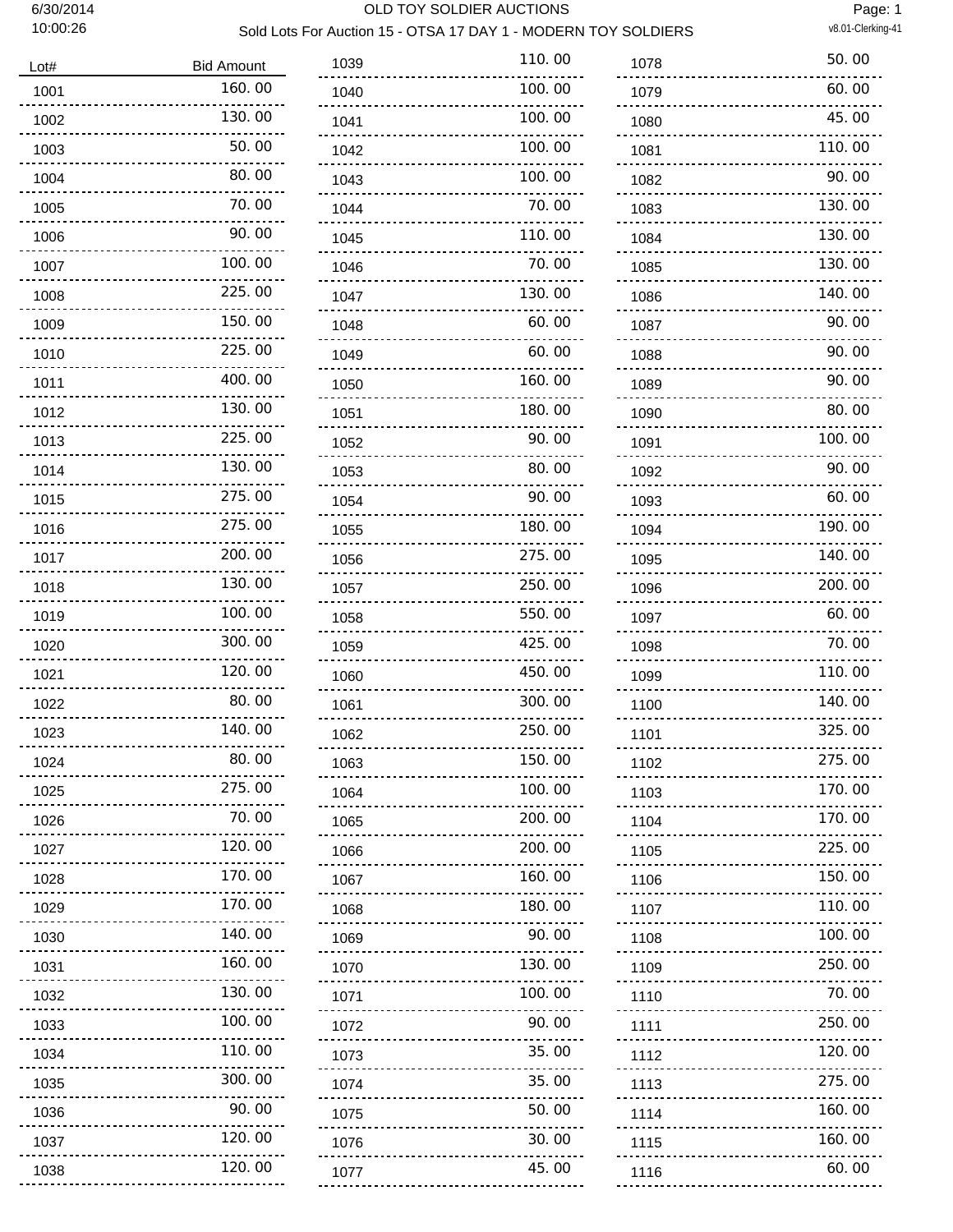#### 6/30/2014 OLD TOY SOLDIER AUCTIONS

Sold Lots For Auction 15 - OTSA 17 DAY 1 - MODERN TOY SOLDIERS

Page: 2<br>v8.01-Clerking-41

| Lot#                         | <b>Bid Amount</b>  |
|------------------------------|--------------------|
| 1117                         | 160.00             |
| 1118<br>---------------      | 110.00             |
| 1119<br><u></u>              | 110.00             |
| 1120<br><u>.</u>             | 130.00             |
| 1121<br><u>.</u>             | 60.00              |
| 1122<br>-----------------    | 130.00             |
| 1123                         | 170.00             |
| <u>.</u><br>1124             | 180.00             |
| $\sim$ $\sim$ $\sim$<br>1125 | 20.00              |
| <u>.</u><br>1126             | 500.00             |
| <u>Liberatur</u><br>1127     | 275.00             |
| <u>.</u><br>1128             | 80.00              |
| <u>Saasaassa</u><br>1129     | 200.00             |
| 1130                         | 170.00             |
| <u>.</u><br>1131             | 60.00              |
| 1132                         | <u>.</u><br>190.00 |
| 1133                         | $\sim$<br>200.00   |
| 1134                         | 110.00             |
| <u>.</u><br>1135             | 120.00             |
| <u>.</u><br>1136             | 130.00             |
| 1137<br>$-1 - 1 - 1 - 1 - 1$ | 225.00             |
| 1138<br>$1.1.1.1 - 1.1$      | 250.00             |
| 1139                         | 120.00             |
| 1140                         | 250.00             |
| 1141                         | 100.00             |
| 1142<br>.                    | 80.00              |
| 1143<br>.                    | 70.00              |
| 1144<br>.                    | 190.00             |
| 1145<br>.                    | 130.00             |
| 1146<br>.                    | 180.00             |
| 1147<br>.                    | 110.00             |
| 1148<br>.                    | 250.00             |
| 1149<br>.                    | 120.00             |
| 1150<br>.                    | 80.00              |
| 1151<br>.                    | 120.00             |
| 1152<br>.                    | 110.00             |
| 1153<br>.                    | 130.00             |
| 1154<br>                     | 275.00             |
|                              |                    |

| 1155 | 250.00 |
|------|--------|
| 1156 | 130.00 |
| 1157 | 190.00 |
| 1158 | 140.00 |
| 1159 | 80.00  |
| 1160 | 90.00  |
| 1161 | 90.00  |
| 1162 | 80.00  |
| 1163 | 140.00 |
| 1164 | 80.00  |
| 1165 | 250.00 |
| 1166 | 180.00 |
| 1167 | 275.00 |
| 1168 | 180.00 |
| 1169 | 130.00 |
| 1170 | 170.00 |
| 1171 | 225.00 |
| 1172 | 200.00 |
| 1173 | 500.00 |
| 1174 | 150.00 |
| 1175 | 250.00 |
| 1176 | 110.00 |
| 1177 | 110.00 |
| 1178 | 90.00  |
| 1179 | 80.00  |
| 1180 | 90.00  |
| 1181 | 110.00 |
| 1182 | 100.00 |
| 1183 | 60.00  |
| 1184 | 45.00  |
| 1185 | 70.00  |
| 1186 | 90.00  |
| 1187 | 350.00 |
| 1188 | 350.00 |
| 1189 | 200.00 |
| 1190 | 100.00 |
| 1191 | 70.00  |
| 1192 | 90.00  |
| 1193 | 110.00 |

| 1194                 | 90.00          |
|----------------------|----------------|
| 1195                 | 225.00         |
| 1196                 | 40.00          |
| 1197                 | 60.00          |
| 1198                 | 60.00          |
| 1199                 | 100.00         |
| 1200                 | 100.00         |
| 1201                 | 100.00         |
| 1202                 | 100.00         |
| 1203                 | 70.00          |
| 1204                 | 100.00         |
| 1205                 | 110.00         |
| 1206                 | 110.00         |
| 1207                 | 120.00         |
| 1208                 | 300.00         |
| 1209                 | 160.00         |
| 1210                 | 300.00         |
| 1211                 | 350.00         |
| 1212                 | 140.00         |
| 1213                 | 120.00         |
| 1214                 | 160.00         |
| 1215                 | 160.00         |
| 1216                 | 325.00         |
| 1217<br>------------ | 70.00<br>----- |
| 1218                 | 110.00         |
| 1219                 | 200.00         |
| 1220                 | 130.00         |
| 1221                 | 140.00         |
| 1222                 | 120.00         |
| 1223                 | 90.00          |
| 1224                 | 110.00         |
| 1225                 | 130.00         |
| 1226                 | 325.00         |
| 1227<br><u>.</u>     | 150.00         |
| 1228                 | 325.00         |
| 1229                 | 200.00         |
| 1230                 | 90.00          |
| 1231                 | 130.00         |
| 1232                 | 110,00         |
|                      |                |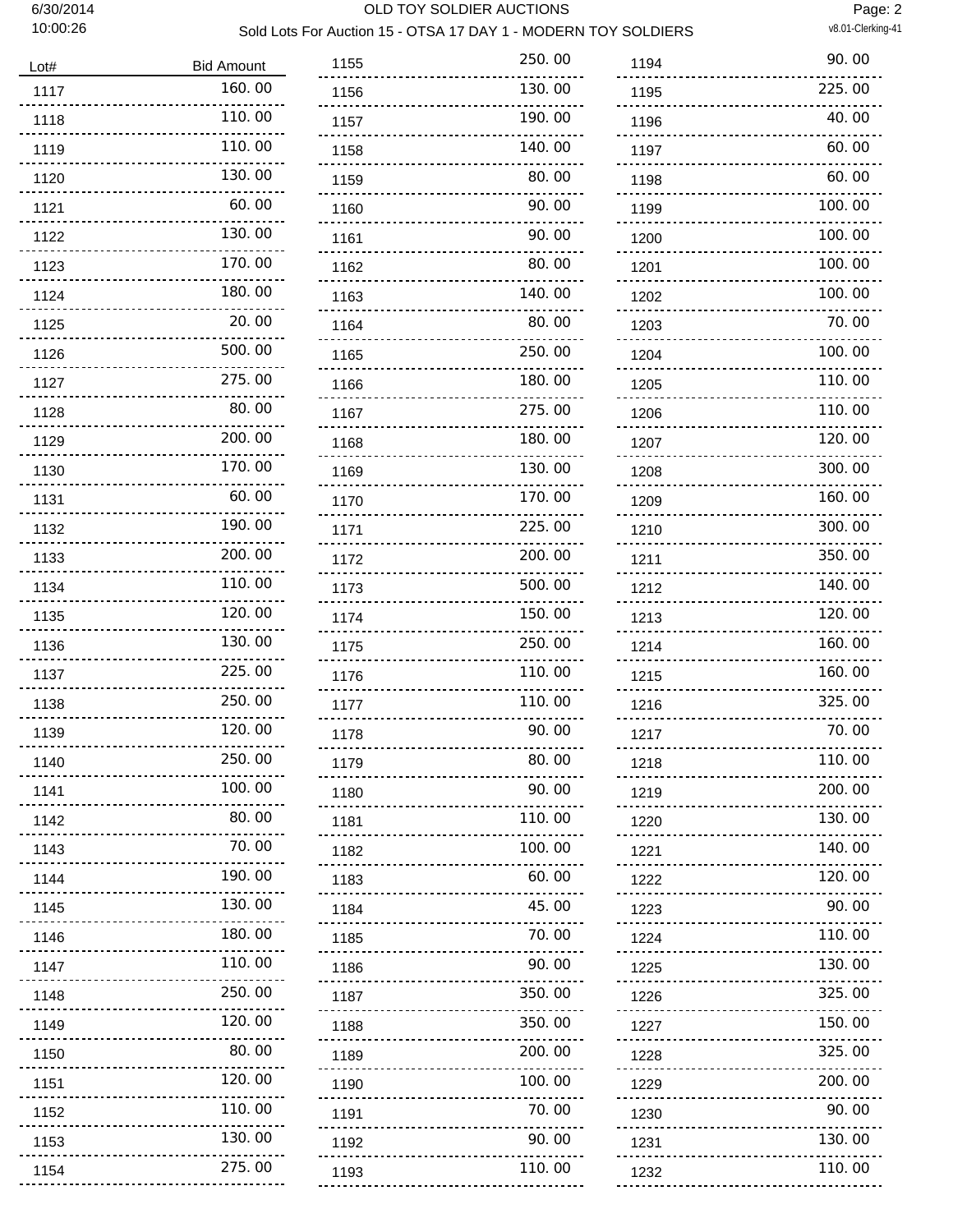#### 6/30/2014 OLD TOY SOLDIER AUCTIONS

Page: 3<br>v8.01-Clerking-41

## Sold Lots For Auction 15 - OTSA 17 DAY 1 - MODERN TOY SOLDIERS

| Lot#                                                  | <b>Bid Amount</b>        |
|-------------------------------------------------------|--------------------------|
| 1233                                                  | 275.00                   |
| 1234                                                  | 190.00                   |
| 1235                                                  | 325.00                   |
| 1236                                                  | 150.00                   |
| 1237                                                  | 120.00                   |
| 1238                                                  | 250.00                   |
| 1239                                                  | 90.00                    |
| 1240                                                  | 130.00                   |
| 1241                                                  | 130.00                   |
| 1242                                                  | 110.00                   |
| 1243                                                  | 130.00                   |
| 1244                                                  | 190.00                   |
| 1245                                                  | 110.00                   |
| 1246                                                  | 170.00                   |
| 1247                                                  | 160.00                   |
| 1248                                                  | 140.00                   |
| 1249                                                  | 160.00                   |
| 1250                                                  | 120.00                   |
| 1251                                                  | 170.00                   |
| 1252                                                  | 130.00                   |
| 1253                                                  | 350.00                   |
| 1254                                                  | 475.00                   |
| 1255                                                  | 325.00                   |
| 1256                                                  | 275.00                   |
| 1257                                                  | 80.00                    |
| 1258<br><u>---------------</u>                        | 50.00                    |
| 1259                                                  | 80.00<br>                |
| 1260<br><u>.</u>                                      | 120.00                   |
| 1261<br>.                                             | 160.00                   |
| 1262<br>.                                             | 250.00                   |
| 1263<br>.                                             | 100.00                   |
| 1264<br><u>.</u>                                      | 190.00<br>22222          |
| 1265<br><u>.</u>                                      | 130.00                   |
| 1266                                                  | 70. 00                   |
| 1267<br>                                              | 70.00                    |
| 1268<br>$\frac{1}{2}$ . $\frac{1}{2}$ . $\frac{1}{2}$ | 150.00<br><u>Liberal</u> |
| 1269                                                  | 50.00<br>.               |
| 1270<br><u>.</u>                                      | 45.00                    |

| 1271                    | 160.00 |
|-------------------------|--------|
| 1272                    | 70.00  |
| 1273                    | 150.00 |
| 1274                    | 80.00  |
| 1275                    | 130.00 |
| 1276                    | 160.00 |
| 1277                    | 275.00 |
| 1278                    | 90.00  |
| 1279                    | 60.00  |
| 1280                    | 350.00 |
| 1281                    | 225.00 |
| 1282                    | 50.00  |
| 1283                    | 80.00  |
| 1284                    | 90.00  |
| 1285                    | 80.00  |
| 1286                    | 160.00 |
| 1287                    | 90.00  |
| 1288                    | 225.00 |
| 1289                    | 160.00 |
| 1290                    | 80.00  |
| 1291                    | 80.00  |
| 1292                    | 80.00  |
| 1293                    | 90.00  |
| 1294                    | 100.00 |
| 1295                    | 100.00 |
| 1296<br><u>.</u>        | 130.00 |
| 1297                    | 160.00 |
| 1298<br>.               | 50.00  |
| 1299<br>                | 130.00 |
| 1300<br><u>.</u>        | 80.00  |
| 1301                    | 70.00  |
| 1302<br>.               | 90.00  |
| 1303<br><u>.</u>        | 130.00 |
| 1304<br><u>odobodob</u> | 130.00 |
| 1305<br>.               | 120.00 |
| 1306<br>.               | 80.00  |
| 1307<br>.               | 425.00 |
| 1308                    | 200.00 |
| 1309                    | 180.00 |

| 1310                        | 150.00  |
|-----------------------------|---------|
| 1311                        | 180.00  |
| 1312                        | 200.00  |
| 1313                        | 200, 00 |
| 1314                        | 180. 00 |
| 1315                        | 70.00   |
| 1316                        | 90.00   |
| 1317                        | 150.00  |
| 1318                        | 225.00  |
| 1319                        | 350.00  |
| 1320                        | 130.00  |
| 1321                        | 120.00  |
| 1322                        | 80.00   |
| 1323                        | 45.00   |
| 1324                        | 140.00  |
| 1325                        | 80.00   |
| 1326                        | 250.00  |
| 1327                        | 180.00  |
| 1328                        | 110.00  |
| 1329                        | 200, 00 |
| 1330                        | 150.00  |
| 1331                        | 120.00  |
| 1332                        | 110. 00 |
| 1333                        | 120.00  |
| 1334                        | 80.00   |
| 1335<br><u>.</u>            | 70.00   |
| 1336<br><u>.</u>            | 110.00  |
| 1337<br><u></u>             | 80.00   |
| 1338<br>.                   | 90.00   |
| 1339<br><u>.</u>            | 100.00  |
| 1340<br>.                   | 110.00  |
| 1341<br>.                   | 100.00  |
| 1342<br>.                   | 170.00  |
| 1343<br><u>Liberal</u>      | 180.00  |
| 1344<br>.                   | 140.00  |
| 1345<br>.                   | 140.00  |
| 1346<br>.                   | 80.00   |
| 1347<br><u>Seesee</u>       | 200.00  |
| 1348<br>------------------- | 150.00  |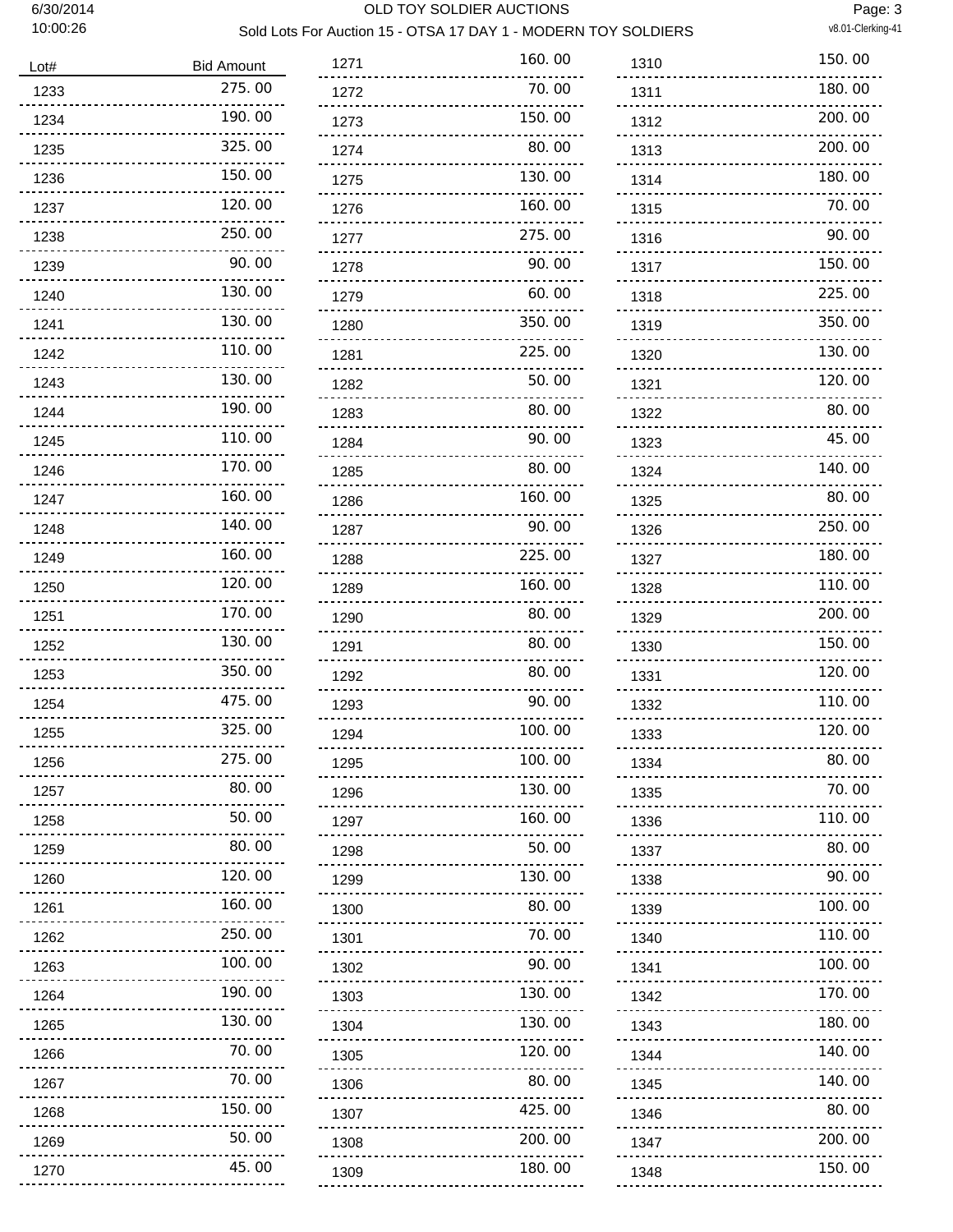#### 6/30/2014 OLD TOY SOLDIER AUCTIONS

Page: 4<br>v8.01-Clerking-41

### Sold Lots For Auction 15 - OTSA 17 DAY 1 - MODERN TOY SOLDIERS

| Lot#                               | <b>Bid Amount</b>          |
|------------------------------------|----------------------------|
| 1349                               | 250.00                     |
| 1350                               | 225.00                     |
| 1351                               | 300.00                     |
| 1352                               | 160.00                     |
| 1353                               | 160.00                     |
| 1354                               | 80.00                      |
| 1355                               | 160.00                     |
| 1356                               | 850.00                     |
| 1357                               | 70.00                      |
| 1358                               | 275.00                     |
| 1359                               | 40.00                      |
| 1360                               | 100.00                     |
| 1361                               | 50.00                      |
| 1362                               | 70.00                      |
| 1363                               | 110.00                     |
| 1364                               | 110.00                     |
| 1365                               | 160.00                     |
| 1366                               | 275.00                     |
| 1367                               | 250.00                     |
| 1368                               | 120.00                     |
| 1369                               | 180.00                     |
| 1370                               | 70.<br>ΩO                  |
| 1371                               | 30.00                      |
| 1372<br><u>------------</u>        | 80. OO                     |
| 1373                               | 35.00<br><u>Liberation</u> |
| 1374<br>.                          | 70.00                      |
| 1375                               | 50.00                      |
| 1376<br>.                          | 110.00                     |
| 1377                               | 150.00                     |
| 1378<br>.                          | 200.00                     |
| 1379<br>.                          | 425.00                     |
| 1380<br>.                          | 350.00                     |
| 1381<br><u>Liberal</u><br><u>.</u> | 550.00                     |
| 1382<br>$\sim$ - $\sim$ - $\sim$   | 375.00                     |
| 1383<br>.                          | 425.00                     |
| 1384<br>.                          | 160.00                     |
| 1385<br><u></u>                    | 160.00                     |
| 1386<br>                           | 180.00                     |

| 1387                           | 225.00       |
|--------------------------------|--------------|
| 1388                           | 110.00       |
| 1389                           | 200.<br>OO   |
| 1390                           | 120.00       |
| 1391                           | 150. 00      |
| 1392                           | 275.00       |
| 1393                           | 130. 00      |
| 1394                           | 110.00       |
| 1395                           | 300.00       |
| 1396                           | 180. 00      |
| 1397                           | 150.00       |
| 1398                           | 300.<br>OO   |
| 1399                           | 130.00       |
| 1400                           | 50. 00       |
| 1401                           | 70. 00       |
| 1402                           | 180.00       |
| 1403                           | 200.00       |
| 1404                           | 250.00       |
| 1405                           |              |
| 1406                           | 160.<br>()() |
| 1407                           | 90.<br>OO    |
| 1408                           | 190.<br>ΩO   |
| 1409                           | 275.00       |
| 1410                           | 70. 00       |
| 1411                           | 475.00       |
| 1412<br><u></u>                | 150.00       |
| 1413<br><u>---------------</u> | 140.00       |
| 1414<br>                       | 250.00       |
| 1415<br>.                      | 350.00       |
| 1416<br>.                      | 170.00       |
| 1417<br><u>.</u><br>           | 130.00       |
| 1418<br>                       | 120.00       |
| 1419<br>.                      | 70.00        |
| 1420<br><u></u>                | 150.00       |
| 1421<br>.                      | 850.00       |
| 1422<br>.                      | 130.00       |
| 1423<br>.                      | 80.00        |
| 1424<br><u></u>                | 90.00        |
| 1425<br>                       | 150.00       |

| 1426      | 80.00  |
|-----------|--------|
| 1427      | 80.00  |
| 1428      | 110.00 |
| 1429      | 110.00 |
| 1430      | 140.00 |
| 1431      | 140.00 |
| 1432      | 120.00 |
| 1433      | 225.00 |
| 1434      | 120.00 |
| 1435      | 100.00 |
| 1436      | 110.00 |
| 1437      | 110.00 |
| 1438      | 190.00 |
| 1439      | 130.00 |
| 1440      | 140.00 |
| 1441      | 120.00 |
| 1442      | 140.00 |
| 1443      | 180.00 |
| 1444      | 275.00 |
| 1445      | 90.00  |
| 1446      | 90.00  |
| 1447      | 100.00 |
| 1448      | 160.00 |
| 1449      | 170.00 |
| 1450      | 160.00 |
| 1451      | 225.00 |
| 1452      | 180.00 |
| 1453      | 80.00  |
| 1454      | 180.00 |
| 1455      | 100.00 |
| 1456      | 200.00 |
| 1457      | 250.00 |
| 1458      | 120.00 |
| 1459      | 400.00 |
| 1460      | 180.00 |
| 1461      | 250.00 |
| 1462      | 70.00  |
| 1463      | 60.00  |
| 1464<br>. | 70.00  |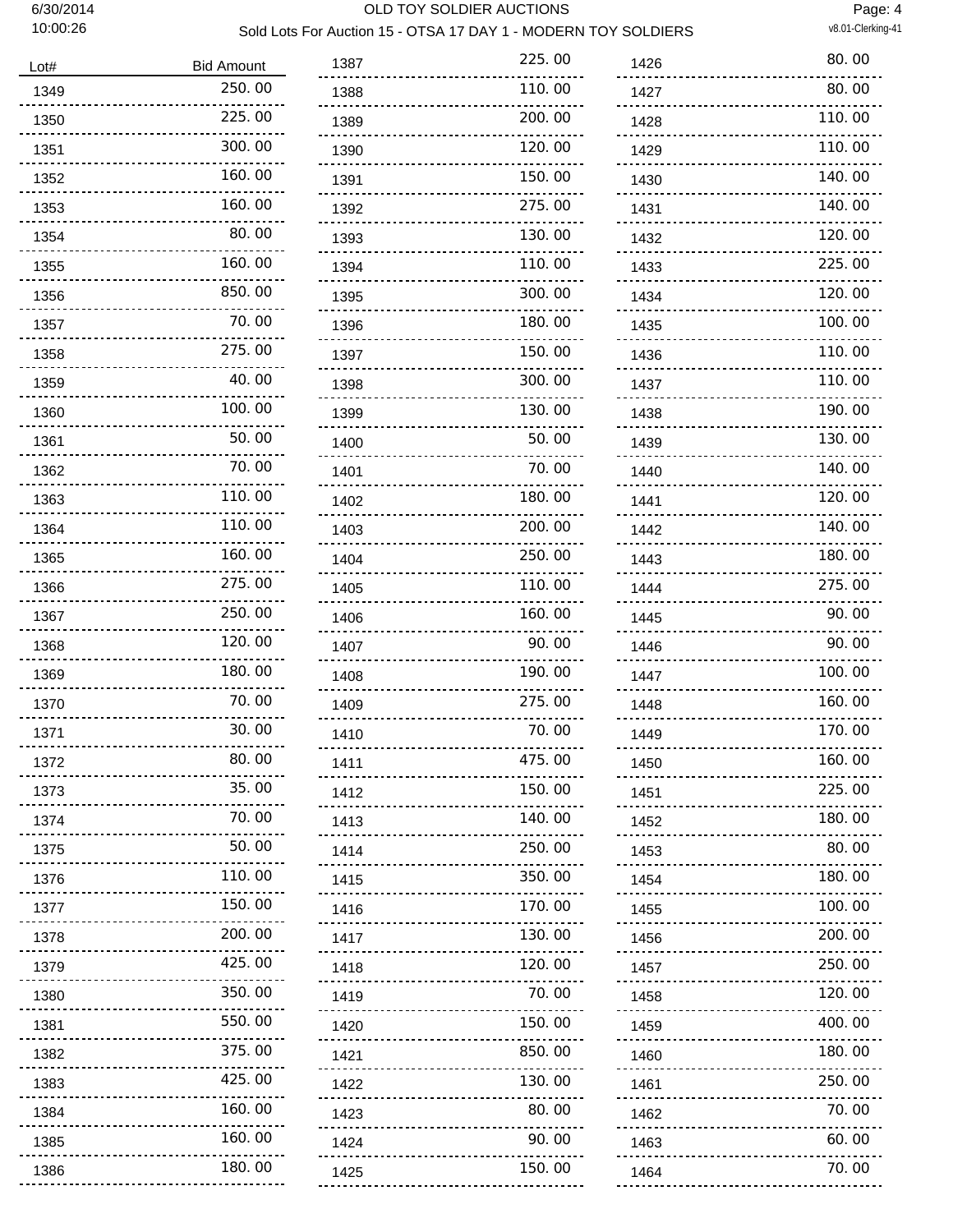#### 6/30/2014 OLD TOY SOLDIER AUCTIONS

Page: 5<br>v8.01-Clerking-41

### Sold Lots For Auction 15 - OTSA 17 DAY 1 - MODERN TOY SOLDIERS

| Lot#                              | <b>Bid Amount</b> |
|-----------------------------------|-------------------|
| 1465                              | 225.00            |
| 1466                              | 160.00            |
| 1467                              | 120.00            |
| 1468                              | 130.00            |
| 1469                              | 140.00            |
| 1470                              | 200.00            |
| 1471                              | 160.00            |
| 1472                              | 60. 00            |
| 1473                              | 170.00            |
| 1474                              | 225.00            |
| 1475                              | 275.00            |
| 1476                              | 35.00             |
| 1477                              | 300.00            |
| 1478                              | 160.00            |
| 1479                              | 80.00             |
| 1480                              | 80.00             |
| 1481                              | 140.00            |
| 1482                              | 110.00            |
| 1483                              | 170.00            |
| 1484                              | 80.00             |
| 1485                              | 180.00            |
| 1486                              | 150.00            |
| 1487                              | 100. 00           |
| 1488<br><u></u>                   | 180. UU           |
| 1489<br>.                         | 160.00            |
| 1490                              | 100.00            |
| 1491<br>.                         | 160.00            |
| 1492<br>                          | 130.00            |
| 1493<br>.                         | 120.00            |
| 1494<br>.<br>$\sim$ $\sim$ $\sim$ | 200.00            |
| 1495<br>                          | 100.00            |
| 1496<br>                          | 80.00             |
| 1497<br>                          | 110.00            |
| 1498<br>                          | 160.00            |
| 1499<br>.<br>$- - -$              | 140.00            |
| 1500<br>                          | 60.00             |
| 1501<br>.                         | 80.00             |
| 1502                              | 60.00             |

| 225.00    |
|-----------|
|           |
| 180.00    |
| 190.00    |
| 110.00    |
| 70. 00    |
| 250.00    |
| 160.00    |
| 100.00    |
| 40.00     |
| 40. 00    |
| 150.00    |
| 80.00     |
| 90.00     |
| 130.00    |
| 180.00    |
| 80.00     |
| 45.00     |
| 70.<br>OO |
| 140.00    |
| 140.00    |
| 120.00    |
| 70.00     |
| 90. OO    |
| 90.00     |
| 100.00    |
|           |
| 130.00    |
| 110.00    |
| 425.00    |
| 225.00    |
| 130.00    |
| 70.00     |
| 100.00    |
| 150.00    |
| 120.00    |
| 150.00    |
| 130.00    |
| 140.00    |
|           |

| 1542                      | 70.00  |
|---------------------------|--------|
| 1543                      | 70.00  |
| 1544                      | 70.00  |
| 1545                      | 70.00  |
| 1546                      | 80.00  |
| 1547                      | 70.00  |
| 1548                      | 70.00  |
| 1549                      | 80.00  |
| 1550                      | 70.00  |
| 1551                      | 160.00 |
| 1552                      | 160.00 |
| 1553                      | 160.00 |
| 1554                      | 60.00  |
| 1555                      | 90.00  |
| 1556                      | 160.00 |
| 1557                      | 120.00 |
| 1558                      | 60.00  |
| 1559                      | 80.00  |
| 1560                      | 80.00  |
| 1561                      | 80.00  |
| 1562                      | 80.00  |
| 1563                      | 80.00  |
| 1564                      | 140.00 |
| 1565                      | 140.00 |
| 1566                      | 100.00 |
| 1567<br>بالمحامي          | 650.00 |
| 1568                      | 110.00 |
| 1569<br><u>.</u>          | 200.00 |
| 1570<br>.                 | 180.00 |
| 1571<br>.                 | 400.00 |
| 1572<br><u>.</u>          | 45.00  |
| 1573<br>.                 | 50.00  |
| 1574<br>.                 | 80.00  |
| 1575<br><u>Liberation</u> | 130.00 |
| 1576                      | 100.00 |
| 1577<br>$- - - -$         | 110.00 |
| 1578                      | 120,00 |
| 1579                      | 60.00  |
| 1580                      | 70. 00 |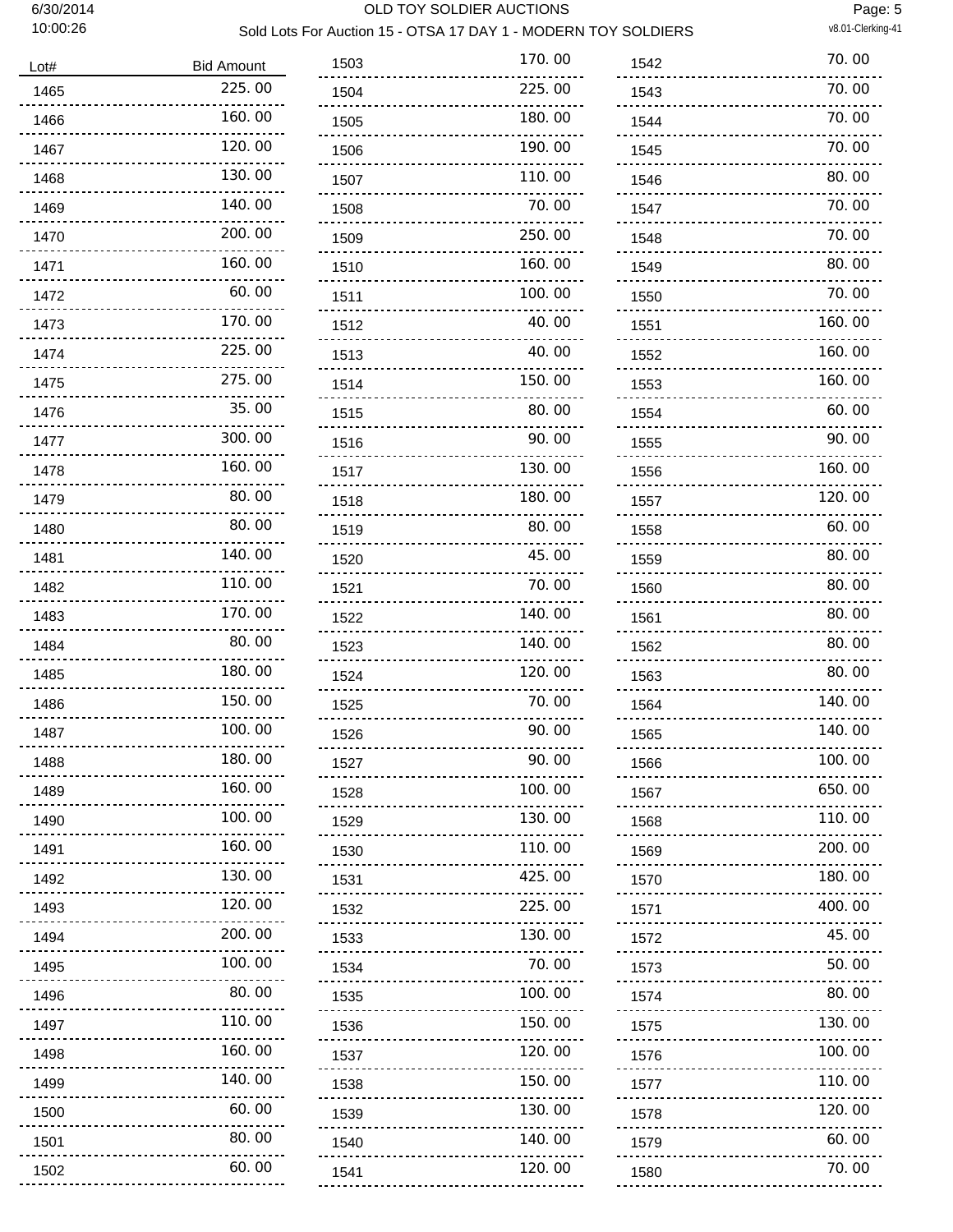| Lot# | <b>Bid Amount</b> |
|------|-------------------|
| 1581 | 50.00             |
| 1582 | 225.00            |
| 1583 | 200.00            |
| 1584 | 140.00            |
| 1585 | 180.00            |
| 1586 | 225.00            |
| 1587 | 70.00             |
| 1588 | 170.00            |
| 1589 | 140.00            |
| 1590 | 170.00            |
| 1591 | 275.00            |
| 1592 | 250.00            |
| 1593 | 275.00            |
| 1594 | 250.00            |
| 1595 | 250.00            |
| 1596 | 130.00            |
| 1597 | 50.00             |
| 1598 | 35.00             |
| 1599 | 80.00             |
| 1600 | 120.00            |
| 1601 | 100.00            |
| 1602 | 180.00            |
| 1603 | 190.00            |
| 1604 | 150.00            |
|      |                   |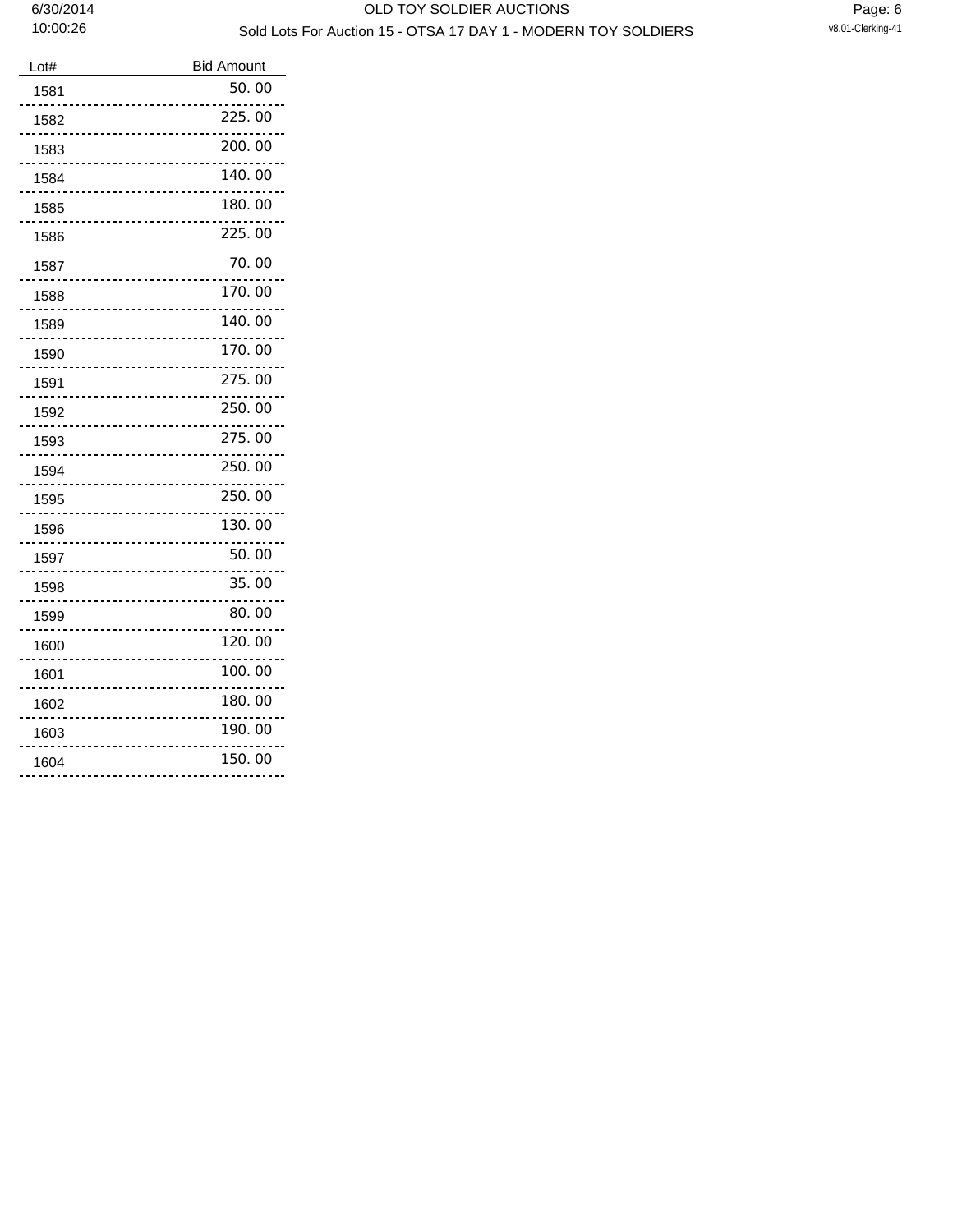#### 6/30/2014 OLD TOY SOLDIER AUCTIONS

Sold Lots For Auction 16 - OTSA 17 DAY 2 - THE JAMES A HENDERSON COLLECTION v8.01-Clerking-41

Page: 1

| Lot# | <b>Bid Amount</b>    | 2039 | 2,600.00             |
|------|----------------------|------|----------------------|
| 2001 | 8,000.00             | 2040 | 800.00               |
| 2002 | 4,300.00             | 2041 | 150.00               |
| 2003 | 475.00               | 2042 | 120.00               |
| 2004 | 130.00               | 2043 | 130.00               |
| 2005 | 100.00               | 2044 | 500.00               |
| 2006 | 160.00               | 2045 | 1,800.00             |
| 2007 | 800.00               | 2046 | 160.00               |
| 2008 | 2,000.00             | 2047 | 180.00               |
| 2009 | 1,800.00             | 2048 | 140.00               |
| 2010 | 275.00               | 2049 | 325.00               |
| 2011 | 275.00               | 2050 | 650.00               |
| 2012 | 1, 100, 00           | 2051 | 650.00               |
| 2013 | 250.00               | 2052 | 110.00               |
| 2014 | 275.00               | 2053 | 425.00               |
| 2015 | 2, 200. 00           | 2054 | 400.00               |
| 2016 | 150.00               | 2055 | 160.00               |
| 2017 | 375.00               | 2056 | 550.00               |
| 2018 | 120.00               | 2057 | 5,500.00             |
| 2019 | 90.00                | 2058 | 325.00               |
| 2020 | 130.00               | 2059 | 275.00               |
| 2021 | 60.00                | 2060 | 200.00               |
| 2022 | 450.00               | 2061 | 2, 200. 00           |
| 2023 | 1, 400.00            | 2062 | 750.00               |
| 2024 | 275.00               | 2063 | 2,000.00<br><u>.</u> |
| 2025 | 60.00                | 2064 | 325.00<br>.          |
| 2026 | 60.00<br><u>.</u>    | 2065 | 225.00<br>. <b>.</b> |
| 2027 | 500.00<br><u>.</u>   | 2066 | 160.00               |
| 2028 | 900.00               | 2067 | 180.00<br><u>.</u>   |
| 2029 | 1, 100.00            | 2068 | 130.00<br><u>.</u>   |
| 2030 | 2, 100.00            | 2069 | 160.00               |
| 2031 | 1, 100.00            | 2070 | 275.00<br><u>.</u> . |
| 2032 | 250.00<br><u>.</u>   | 2071 | 600.00<br>.          |
| 2033 | 550.00<br><u>.</u> . | 2072 | 2,700.00             |
| 2034 | 325.00<br><u></u>    | 2073 | 2,000.00             |
| 2035 | 750.00               | 2074 | 90.00<br><u>.</u>    |
| 2036 | 700.00               | 2075 | 110.00<br>.          |
| 2037 | 350.00               | 2076 | 750.00<br>.          |
| 2038 | 4, 100. 00           | 2077 | 2,000.00             |

| 2078                    | 120.00       |
|-------------------------|--------------|
| 2079                    | 100.00       |
| 2080                    | 1,800.00     |
| 2081                    | 750.00       |
| 2082                    | 400.00       |
| 2083                    | 200.00       |
| 2084                    | 475.00       |
| 2085                    | 170.00       |
| 2086                    | 140. 00      |
| 2087                    | 1, 300. 00   |
| 2088                    | 425.00       |
| 2089                    | 120.00       |
| 2090                    | 400.00       |
| 2091                    | 150.00       |
| 2092                    | 275.00       |
| 2093                    | 130.00       |
| 2094                    | 160.00       |
| 2095                    | 45.00        |
| 2096                    | 225.00       |
| 2097                    | 180.00       |
| 2098                    | 170.00       |
|                         | 200.00       |
| 2099                    | 170.00       |
| 2100                    | 1.<br>100.00 |
| 2101                    | 180.00       |
| 2102<br>.               | 225.00       |
| 2103<br>.               |              |
| 2104<br>.               | 150.00       |
| 2105<br><u>Liberal</u>  | 450.00       |
| 2106<br>.               | 800.00       |
| 2107<br>.               | 110.00       |
| 2108<br>.               | 200.00       |
| 2109<br>--------------- | 850.00       |
| 2110<br><u>.</u>        | 170.00       |
| 2111<br><u>.</u>        | 120.00       |
| 2112<br><u>.</u>        | 120.00       |
| 2113<br>.               | 1,300.00     |
| 2114                    | 100.00       |
| 2115<br><u>.</u>        | 130.00       |
| 2116<br><u>.</u>        | 2,900.00     |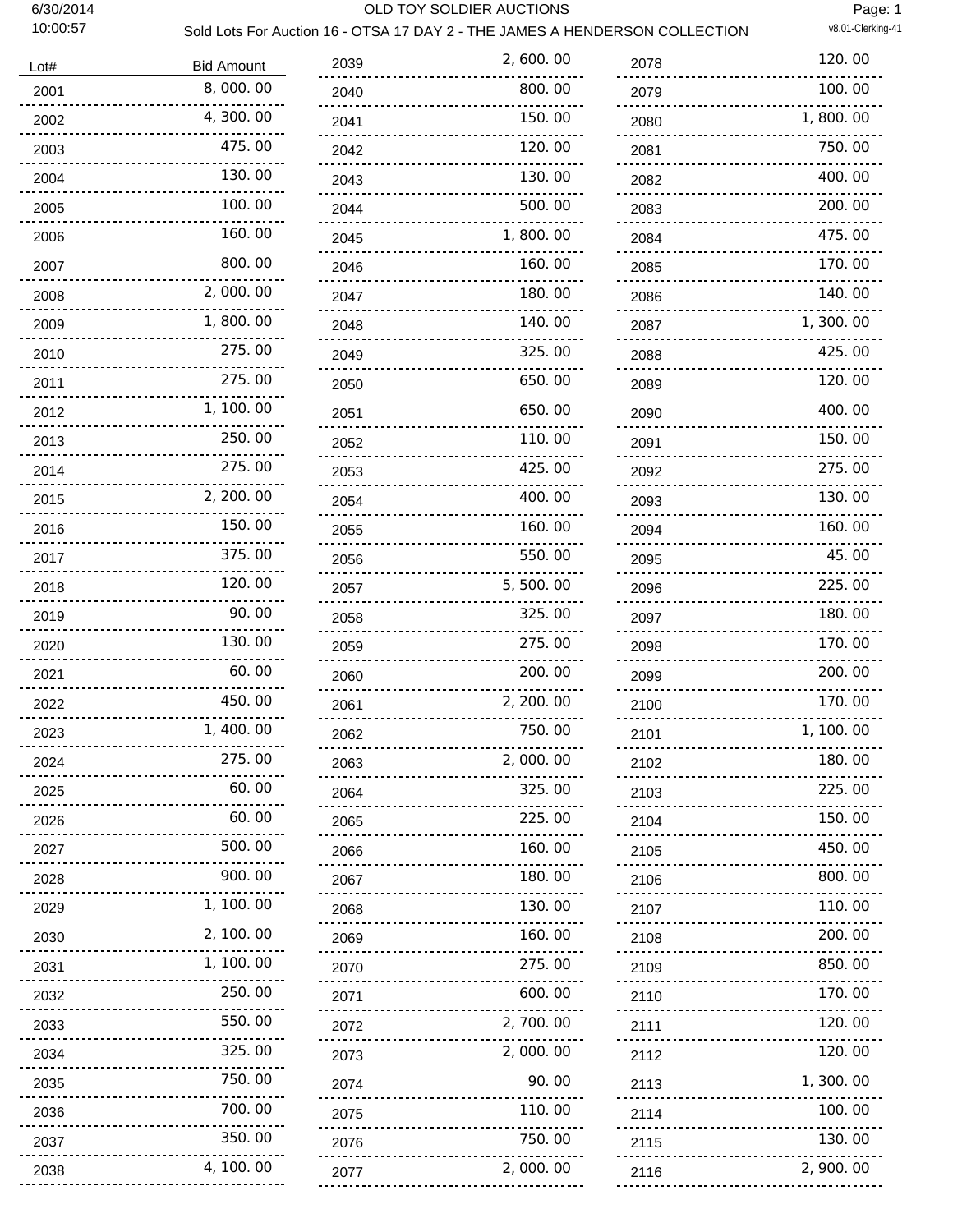#### 6/30/2014 OLD TOY SOLDIER AUCTIONS

Page: 2<br>v8.01-Clerking-41

### Sold Lots For Auction 16 - OTSA 17 DAY 2 - THE JAMES A HENDERSON COLLECTION

| Lot#      | <b>Bid Amount</b> |
|-----------|-------------------|
| 2117      | 600.00            |
| 2118      | 225.00            |
| 2119      | 1,700.00          |
| 2120      | 900.00            |
| 2121      | 110.00            |
| 2122      | 70.00             |
| 2123      | 750.00            |
| 2124      | 3,600.00          |
| 2125      | 375.00            |
| 2126      | 1,600.00          |
| 2127      | 1,600.00          |
| 2128      | 130.00            |
| 2129      | 170.00            |
| 2130      | 850.00            |
| 2131      | 2,900.00          |
| 2132      | 500.00            |
| 2133      | 375.00            |
| 2134      | 1,400.00          |
| 2135      | 8,500.00          |
| 2136      | 8,500.00          |
| 2137      | 3,800.00          |
| 2138      | 425.00            |
| 2139      | 400.00            |
| 2140      | 275.00            |
| 2141      | 250.00            |
| 2142      | 325.00            |
| 2143<br>. | 1,000.00          |
| 2144      | 2, 100. 00        |
| 2145      | 1, 100. 00        |
| 2146      | 1, 100.00         |
| 2147      | 110.00            |
| 2148      | 9, 000. 00        |
| 2149      | 100.00<br>1.      |
| 2150      | 1,800.00          |
| 2151<br>. | 250.00            |
| 2152      | 450.00            |
| 2153      | 250.00            |
| 2154      | 300.00            |

| 2155                   | 275.00       |
|------------------------|--------------|
| 2156                   | 450.00       |
| 2157                   | 550.00       |
| 2158                   | 3, 100. 00   |
| 2159                   | 100.00<br>1, |
| 2160                   | 550.00       |
| 2161                   | 500.00       |
| 2162                   | 1, 100.00    |
| 2163                   | 900.00<br>1, |
| 2164                   | 100.00<br>1, |
| 2165                   | 150.00       |
| 2166                   | 4,400.00     |
| 2167                   | 250.00       |
| 2168                   | 550.00       |
| 2169                   | 150.00       |
| 2170                   | 600.00       |
| 2171                   | 80.00        |
| 2172                   | 500.00       |
| 2173                   | 425,00       |
| 2174                   | 425.00       |
| 2175                   | 300.00       |
| 2176                   | 450.00       |
| 2177                   | 350.00       |
| 2178                   | 2, 100. 00   |
| 2179                   | 550.00       |
| 2180                   | 3, 500. 00   |
| 2181                   | 200.00       |
| 2182<br><u></u>        | 250.00       |
| 2183<br>$\cdots$       | 250.00       |
| 2184<br><u>.</u>       | 2, 200. 00   |
| 2185                   | 600.00       |
| 2186                   | 160.00       |
| 2187                   | 190.00       |
| 2188                   | 900.00       |
| 2189                   | 4, 200. 00   |
| 2190<br>.              | 350.00       |
| 2191                   | 250.00       |
| 2192                   | 300.00       |
| 2193<br>.<br>$- - - -$ | 425.00       |

| 2194             | 700.00                  |
|------------------|-------------------------|
| 2195             | 600.00                  |
| 2196             | 475.00                  |
| 2197             | 1,500.00                |
| 2198             | 900.00                  |
| 2199             | 1,600.00                |
| 2200             | 1, 600. 00              |
| 2201             | 1, 100. 00              |
| 2202             | 1,600.00                |
| 2203             | 1,000.00                |
| 2204             | 750.00                  |
| 2205             | 700.00                  |
| 2206             | 600.00                  |
| 2207             | 1,000.00                |
| 2208             | 650.00                  |
| 2209             | 750.00                  |
| 2210             | 1,600.00                |
| 2211             | 1,500.00                |
| 2212             | 800.00                  |
| 2213             | 750.00                  |
| 2214             | 850.00                  |
| 2215             | 800.00                  |
| 2216             | 400.00                  |
| 2217             | 475.00                  |
| 2218             | 225.00                  |
| 2219             | 300.00<br><u>Louisi</u> |
| 2220             | 2, 100. 00              |
| 2221             | 900.00                  |
| 2222<br><u>.</u> | 350.00                  |
| 2223             | 18,000,00               |
| 2224             | 130.00                  |
| 2225             | 750.00                  |
| 2226             | 150.00                  |
| 2227             | 110.00                  |
| 2228<br>.        | 600.00                  |
| 2229             | 375.00                  |
| 2230<br>.        | 1, 800, 00              |
| 2231             | 160.00                  |
| 2232<br>         | 500.00<br>-------       |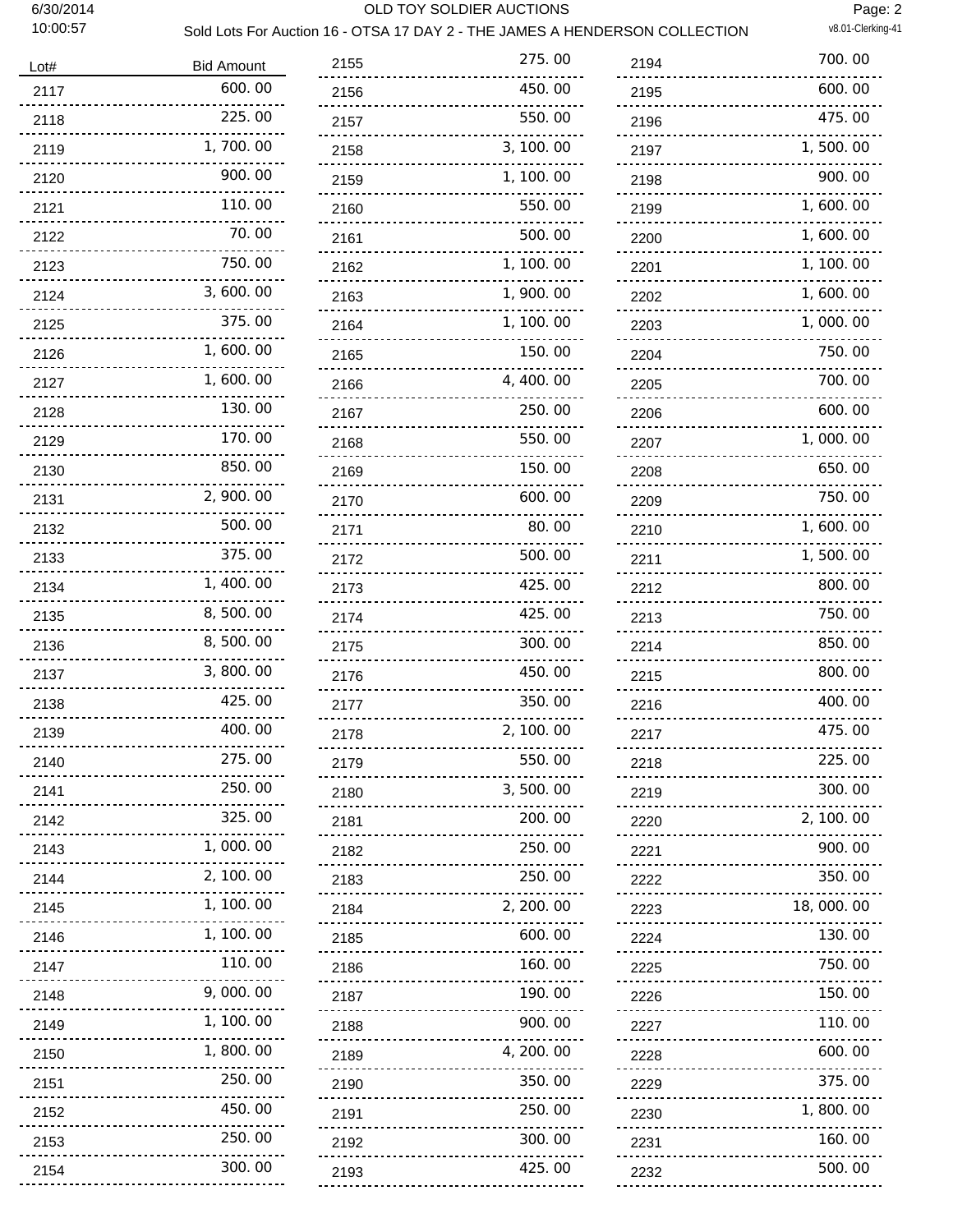#### 6/30/2014 OLD TOY SOLDIER AUCTIONS

Page: 3

## Sold Lots For Auction 16 - OTSA 17 DAY 2 - THE JAMES A HENDERSON COLLECTION v8.01-Clerking-41

| Lot# | <b>Bid Amount</b>                                     | 2271      | 300.00                           |
|------|-------------------------------------------------------|-----------|----------------------------------|
| 2233 | 550.00                                                | 2272      | 475.00<br><u></u>                |
| 2234 | 900.00                                                | 2273      | 3,000.00<br><u>.</u>             |
| 2235 | 150.00<br><u>.</u>                                    | 2274      | 275.00<br>                       |
| 2236 | 1,000.00<br><u></u> .                                 | 2275      | 130.00<br>---------------------- |
| 2237 | 1,300.00                                              | 2276      | 80.00                            |
| 2238 | <u></u> .<br>1, 200. 00<br><u></u>                    | 2277      | <u></u><br>110.00<br><u>.</u>    |
| 2239 | 375.00<br>.                                           | 2278      | 130.00                           |
| 2240 | 950.00                                                | 2279      | <u>.</u><br>100.00               |
| 2241 | 450.00                                                | 2280      | <u>.</u><br>50.00                |
| 2242 | <u>.</u><br>750.00                                    | 2281      | <br>300.00                       |
| 2243 | 150.00                                                | 2282      | 10.00                            |
| 2244 | <u></u><br>180.00                                     | 2283      | <u></u><br>20.00                 |
| 2245 | <u></u><br>80.00<br>-<br>---------------------------- | 2284      | 30.00                            |
| 2246 | 170.00                                                | 2285      | ----<br>30.00                    |
| 2247 | <br>700.00<br>----- <b>-------------</b>              | 2286      | <u>.</u><br>20.00                |
| 2248 | 130.00                                                | 2287      | 20.00                            |
| 2249 | 130.00                                                | 2288      | <u>.</u><br>20.00                |
| 2250 | 2,600.00                                              | 2289      | ----------------------<br>30.00  |
| 2251 | <u>.</u><br>100.00<br><u>.</u>                        | 2290      | 20.00                            |
| 2252 | 100.00                                                | 2291      | <u></u><br>30.00                 |
| 2253 | 1,600.00                                              | 2292      | <u>.</u><br>180.00<br><u></u>    |
| 2254 | 110.00                                                | 2293      | 160.00                           |
| 2255 | 750.00                                                | 2294      | 150.00                           |
| 2256 | 650.00                                                | 2295      | 180.00<br><u>.</u>               |
| 2257 | 130.00<br>                                            | 2296      | 90.00                            |
| 2258 | 600.00<br><u></u>                                     | 2297      | 110.00<br>                       |
| 2259 | 1, 100.00                                             | .<br>2298 | 2, 400.00<br>                    |
| 2260 | 325.00                                                | 2299      | 375.00                           |
| 2261 | 550.00<br>--------------------                        | 2300      | 130.00<br>.                      |
| 2262 | 275.00<br><u></u>                                     | 2301      | 160.00<br><u></u>                |
| 2263 | 750.00<br><u>.</u>                                    | 2302      | 250.00<br><u>.</u>               |
| 2264 | 500.00<br>.                                           | 2303      | 275.00<br>                       |
| 2265 | 1,600.00<br><u>.</u>                                  | 2304      | 200.00                           |
| 2266 | 180.00                                                | 2305      | 400.00                           |
| 2267 | 850.00                                                | 2306      | 275.00                           |
| 2268 | 120.00<br>.                                           | 2307      | 60.00<br>                        |
| 2269 | 225.00<br>----------------------                      | 2308      | 80.00<br><u></u>                 |
| 2270 | 750.00                                                | 2309      | .<br>70.00                       |
|      |                                                       |           |                                  |

| 2310             | 130.00  |
|------------------|---------|
| 2311             | 80.00   |
| 2312             | 80.00   |
| 2313             | 200.00  |
| 2314             | 120.00  |
| 2315             | 110.00  |
| 2316             | 80.00   |
| 2317             | 40.00   |
| 2318             | 200.00  |
| 2319             | 70.00   |
| 2320             | 90.00   |
| 2321             | 110.00  |
| 2322             | 110.00  |
| 2323             | 70. 00  |
| 2324             | 70.00   |
| 2325             | 90.00   |
| 2326             | 100.00  |
| 2327             | 70.00   |
| 2328             | 140.00  |
| 2329             | 180. 00 |
| 2330             | 250.00  |
| 2331             | 160.00  |
| 2332             | 325.00  |
| 2333             | 200.00  |
| 2334             | 60.00   |
| 2335             | 90.00   |
| 2336             | 50.00   |
| 2337             | 300.00  |
| 2338             | 110.00  |
| 2339             | 225.00  |
| 2340             | 35.00   |
| 2341             | 80.00   |
| 2342<br><u>.</u> | 375.00  |
| 2343             | 200.00  |
| 2344<br>.        | 190.00  |
| 2345<br>.        | 190.00  |
| 2346             | 110.00  |
| 2347             | 275.00  |
| 2348             | 30.00   |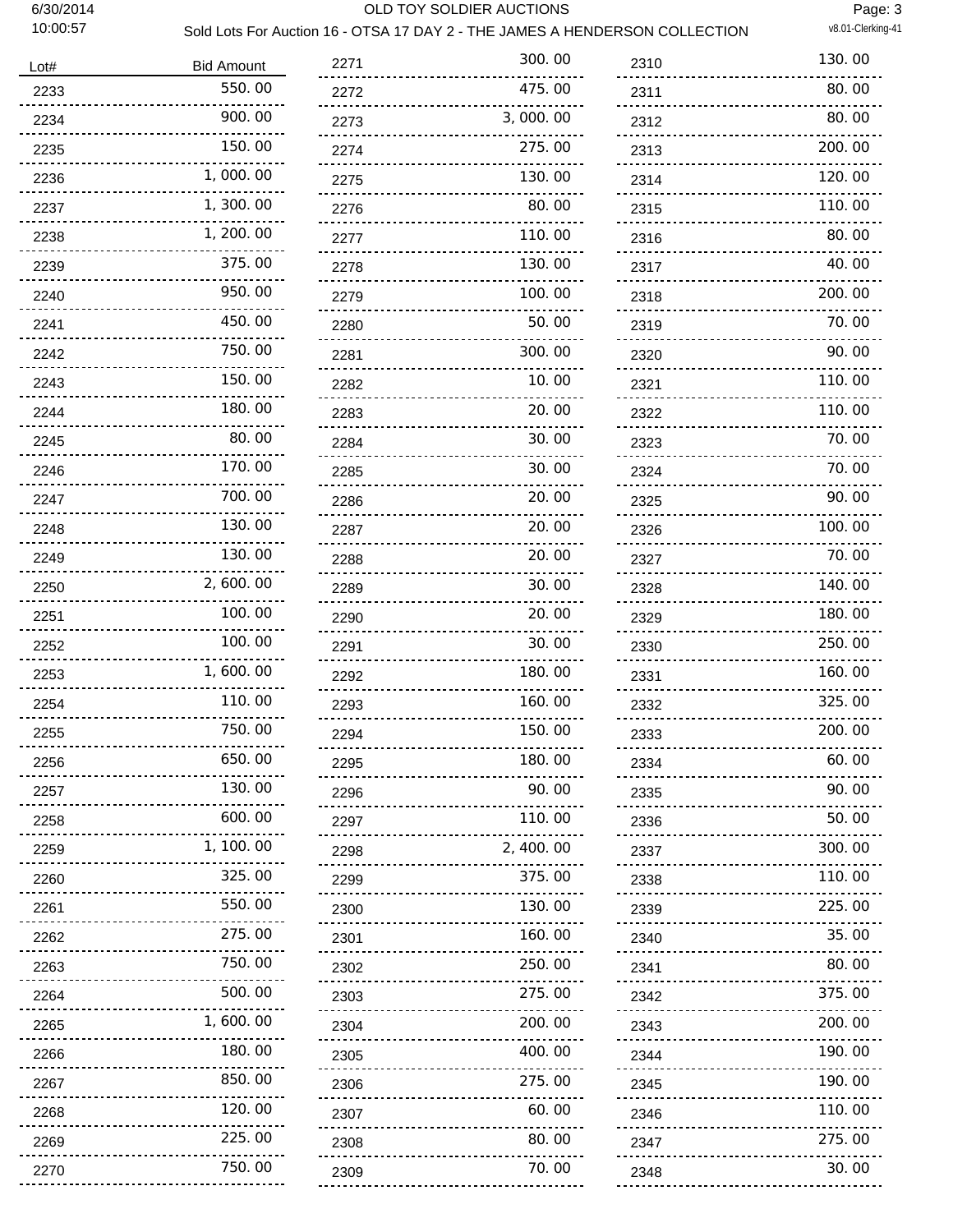#### 6/30/2014 OLD TOY SOLDIER AUCTIONS

### Sold Lots For Auction 16 - OTSA 17 DAY 2 - THE JAMES A HENDERSON COLLECTION

| Lot# | <b>Bid Amount</b>                                 | 2387 | 350.00                    |
|------|---------------------------------------------------|------|---------------------------|
| 2349 | 120.00                                            | 2388 | 450.00<br><u>.</u>        |
| 2350 | 80.00<br><u>.</u>                                 | 2389 | 400.00<br><u></u>         |
| 2351 | 275.00<br><u>.</u>                                | 2390 | 350.00<br><u>.</u> .      |
| 2352 | 375.00<br><u>         ------</u>                  | 2391 | 275.00<br><u>.</u> .      |
| 2353 | 1, 100.00<br><u>.</u>                             | 2392 | 150.00<br><u>.</u>        |
| 2354 | 3, 100.00                                         | 2393 | 160.00                    |
| 2355 | 110.00                                            | 2394 | 275.00<br><u>.</u>        |
| 2356 | 160.00                                            | 2395 | 100.00<br><u></u>         |
| 2357 | 170.00<br><u>.</u>                                | 2396 | 500.00<br><u>.</u> .      |
| 2358 | 6,500.00<br>-------------                         | 2397 | 475.00<br><u></u> .       |
| 2359 | 120.00                                            | 2398 | 150.00<br>                |
| 2360 | 225.00<br><u>.</u> .                              | 2399 | 170.00<br>                |
| 2361 | 130.00<br><u></u>                                 | 2400 | 700.00<br><u>.</u>        |
| 2362 | 250.00<br><u> - - - - - - - - - - - - - - - -</u> | 2401 | 325.00                    |
| 2363 | 110.00                                            | 2402 | 130.00<br><u>.</u>        |
| 2364 | 130.00                                            | 2403 | 130.00<br>                |
| 2365 | 160.00<br>.                                       | 2404 | 130.00<br>                |
| 2366 | 180.00                                            | 2405 | 140.00                    |
| 2367 | 140.00                                            | 2406 | 110.00<br><u>.</u>        |
| 2368 | 100.00                                            | 2407 | 50.00<br><u></u> .        |
| 2369 | 80.00<br>.                                        | 2408 | 50.00<br><u>.</u>         |
| 2370 | 110.00                                            | 2409 | 50.00                     |
| 2371 | 130.00                                            | 2410 | 50.00                     |
| 2372 | 130.00                                            | 2411 | 50.00                     |
| 2373 | 150.00<br>                                        | 2412 | 50.00<br><u>.</u> .       |
| 2374 | 275.00                                            | 2413 | 190.00<br>.               |
| 2375 | 200.00<br><u>.</u> .                              | 2414 | 170.00<br>                |
| 2376 | 250.00<br>.                                       | 2415 | 70.00<br><br><u> 2222</u> |
| 2377 | 80.00<br>                                         | 2416 | 110.00                    |
| 2378 | 1,700.00<br><u>.</u>                              | 2417 | 160.00<br><u></u>         |
| 2379 | 250.00<br><u></u> .                               |      |                           |
| 2380 | 275.00<br>.                                       |      |                           |
| 2381 | 425.00<br>.                                       |      |                           |
| 2382 | 170.00<br><u></u>                                 |      |                           |
| 2383 | 325.00<br>.                                       |      |                           |
| 2384 | 80.00<br>--------------------                     |      |                           |
| 2385 | 225.00<br>.                                       |      |                           |
| 2386 | 200.00                                            |      |                           |
|      |                                                   |      |                           |

| 2388      | 450.00 |
|-----------|--------|
| 2389      | 400.00 |
| 2390      | 350.00 |
| 2391      | 275.00 |
| 2392      | 150.00 |
| 2393      | 160.00 |
| 2394      | 275.00 |
| 2395      | 100.00 |
| 2396      | 500.00 |
| 2397      | 475.00 |
| 2398      | 150.00 |
| 2399      | 170.00 |
| 2400      | 700.00 |
| 2401      | 325.00 |
| 2402      | 130.00 |
| 2403      | 130.00 |
| 2404      | 130.00 |
| 2405      | 140.00 |
| 2406      | 110.00 |
| 2407      | 50.00  |
| 2408      | 50. 00 |
| 2409      | 50.00  |
| 2410      | 50.00  |
| 2411      | 50.00  |
| 2412      | 50.00  |
| 2413      | 190.00 |
| 2414      | 170.00 |
| 2415<br>. | 70.00  |
| 2416<br>  | 110.00 |
| 2417      | 160.00 |
|           |        |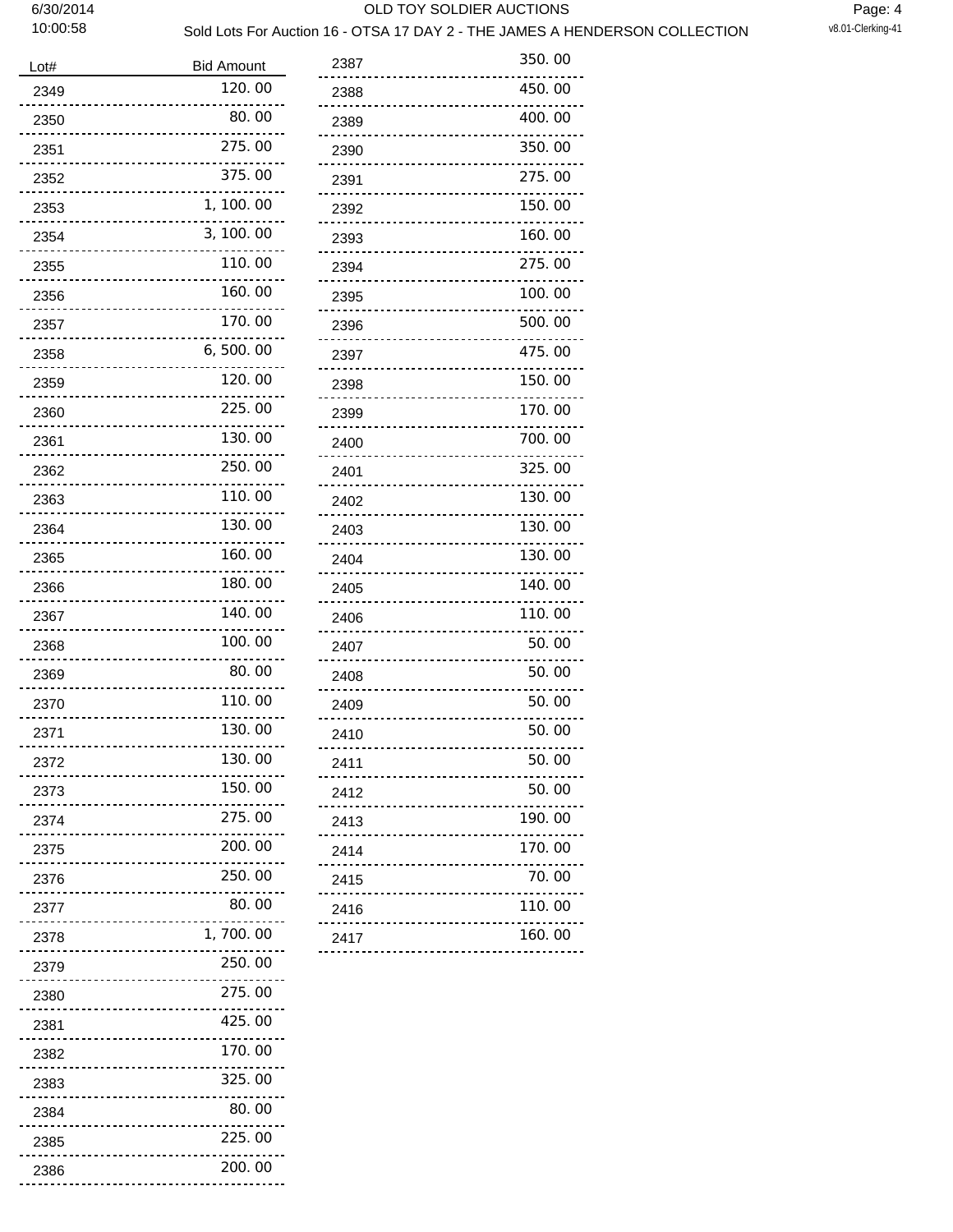#### 6/30/2014 OLD TOY SOLDIER AUCTIONS

Page: 1

## Sold Lots For Auction 17 - OTSA 17 DAY 3 - THE WONDERFUL WORLD OF TOY SOLDIERS v8.01-Clerking-41

| Lot# | <b>Bid Amount</b>               | 3039 | 275.00                          |
|------|---------------------------------|------|---------------------------------|
| 3001 | 170.00                          | 3040 | 3, 300. 00                      |
| 3002 | 275.00                          | 3041 | 1, 200, 00                      |
| 3003 | <u>.</u> .<br>110.00            | 3042 | <u>.</u><br>180.00              |
| 3004 | 120.00                          | 3043 | 80.00                           |
| 3005 | 130.00                          | 3044 | <u>.</u><br>350.00              |
| 3006 | 180.00                          | 3045 | <u>.</u><br>300.00              |
| 3007 | <u>.</u><br>100.00              | 3046 | <u>.</u><br>200.00              |
| 3008 | <u>.</u><br>120.00              | 3047 | <u>.</u><br>190.00              |
| 3009 | 275.00                          | 3048 | <u>.</u><br>190.00              |
| 3010 | 160.00                          | 3049 | 160.00                          |
| 3011 | <u>-------------</u><br>120,00  | 3050 | 160.00                          |
| 3012 | 190.00                          | 3051 | 110.00                          |
| 3013 | 225.00                          | 3052 | <u>.</u><br>750.00              |
| 3014 | 140.00                          | 3053 | _________________<br>180.00     |
| 3015 | 110.00                          | 3054 | <u>.</u><br>350.00              |
| 3016 | 140.00                          | 3055 | 400.00                          |
| 3017 | 225.00                          | 3056 | 400.00                          |
| 3018 | 130.00                          | 3057 | .<br>550.00                     |
| 3019 | 150.00                          | 3058 | 300.00                          |
| 3020 | 120.00                          | 3059 | 325.00                          |
| 3021 | 110.00                          | 3060 | 400.00                          |
| 3022 | 200.00                          | 3061 | 1,000,00                        |
| 3023 | 110.00                          | 3062 | 275.00                          |
| 3024 | 225.00                          | 3063 | 400.00                          |
| 3025 | 200.00                          | 3064 | <u></u><br>425.00               |
| 3026 | ------------------<br>375.00    | 3065 | <u></u><br>500.00               |
| 3027 | <u>.</u><br>325.00              | 3066 | 325.00                          |
| 3028 | 130.00                          | 3067 | .<br>425.00                     |
| 3029 | <u>.</u><br>150.00              | 3068 | <u></u> .<br>475.00             |
| 3030 | <u>.</u><br>110.00              | 3069 | <u>.</u><br>275.00              |
| 3031 | <u>.</u> .<br>130.00            | 3070 | <br>300.00                      |
| 3032 | ---------------------<br>200.00 | 3071 | 300.00                          |
| 3033 | .<br>225.00                     | 3072 | <br>275.00                      |
| 3034 | <br>275.00                      | 3073 | <u>.</u> .<br>.<br>650.00       |
| 3035 | <u>.</u><br>150.00              | 3074 | .<br>300.00                     |
| 3036 | <u>.</u><br>120.00              | 3075 | ---------------------<br>300.00 |
| 3037 | .<br>120.00                     | 3076 | .<br>275.00                     |
| 3038 | .<br>140.00                     | 3077 | <u>.</u><br>275.00              |
|      |                                 |      |                                 |

| 3078                                          | 300.00 |
|-----------------------------------------------|--------|
| 3079                                          | 650.00 |
| 3080                                          | 275.00 |
| 3081                                          | 275.00 |
| 3082                                          | 275.00 |
| 3083                                          | 800.00 |
| 3084                                          | 300.00 |
| 3085                                          | 350.00 |
| 3086                                          | 900.00 |
| 3087                                          | 225.00 |
| 3088                                          | 500.00 |
| 3089                                          | 375.00 |
| 3090                                          | 90.00  |
| 3091                                          | 180.00 |
| 3092                                          | 600.00 |
| 3093                                          | 140.00 |
| 3094                                          | 140.00 |
| 3095                                          | 90.00  |
| 3096                                          | 120.00 |
| 3097                                          | 275.00 |
| 3098                                          | 325.00 |
| 3099                                          | 250.00 |
| 3100                                          | 250.00 |
| 3101                                          | 225.00 |
| 3102                                          | 350.00 |
| .<br>3103                                     | 200.00 |
| 3104                                          | 750.00 |
| .<br>3105                                     | 350.00 |
| <u>-------------</u><br>3106                  | 160.00 |
| <br>3107                                      | 200.00 |
| 3108                                          | 375.00 |
| <br>3109                                      | 170.00 |
| <u></u><br>3110                               | 325.00 |
| <u>.</u><br>3111                              | 160.00 |
| <u></u><br>3112                               | 200.00 |
| .<br>3113                                     | 130.00 |
| <u></u> .<br>3114                             | 110.00 |
| $\sim$ $\sim$ $\sim$<br>$\frac{1}{2}$<br>3115 | 150.00 |
| 3116                                          | 325.00 |
|                                               |        |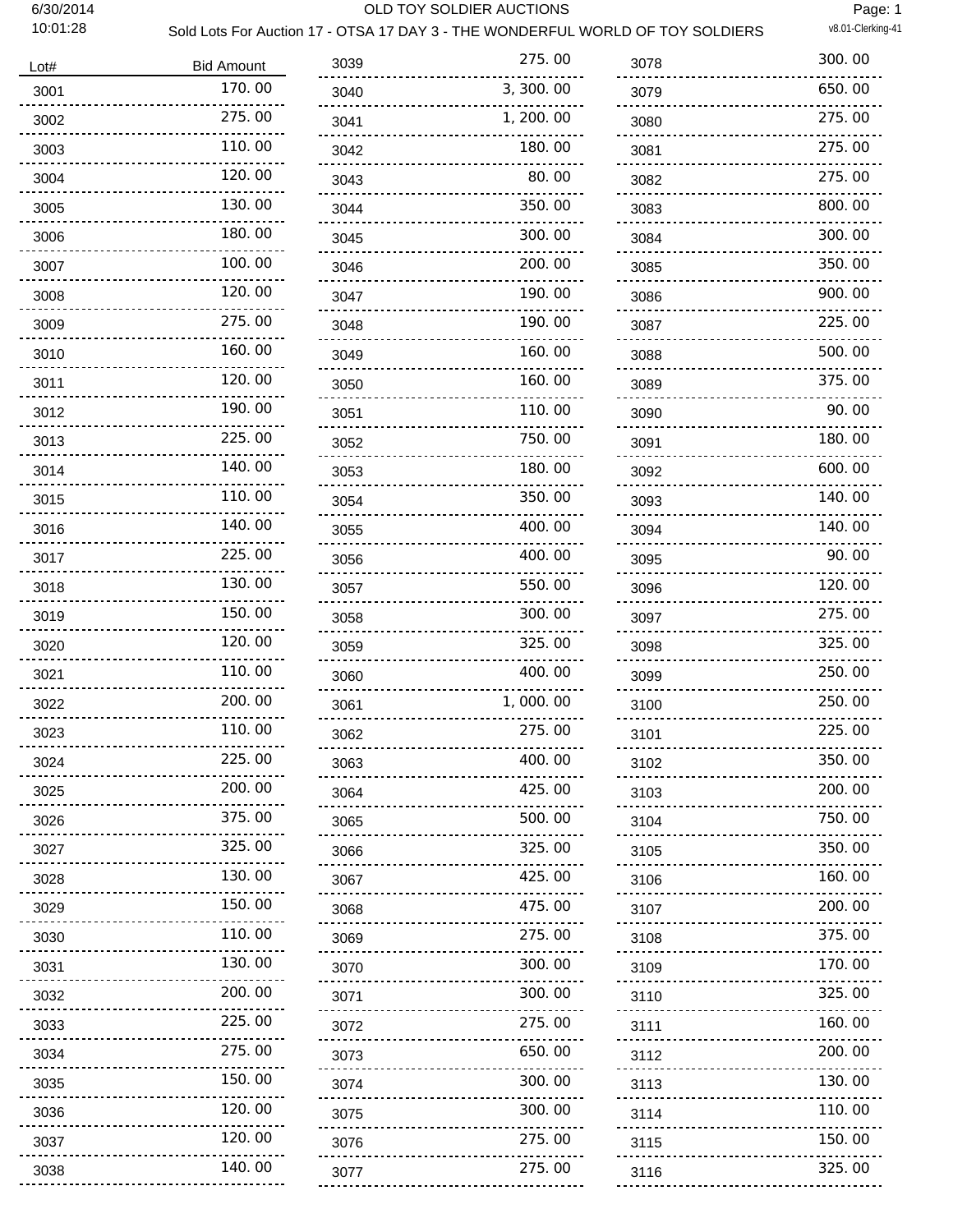#### 6/30/2014 OLD TOY SOLDIER AUCTIONS

Page: 2<br>v8.01-Clerking-41

### Sold Lots For Auction 17 - OTSA 17 DAY 3 - THE WONDERFUL WORLD OF TOY SOLDIERS

| Lot#               | <b>Bid Amount</b> |
|--------------------|-------------------|
| 3117               | 90.00             |
| 3118               | 45.00             |
| 3119               | 190.00            |
| 3120               | 140. 00           |
| 3121               | 350.00            |
| 3122               | 325.00            |
| 3123               | 200, 00           |
| 3124               | 100.00            |
| 3125               | 190.00            |
| 3126               | 1, 100. 00        |
| 3127               | 900.00            |
| 3128               | 800.00            |
| 3129               | 550.00            |
| 3130               | 350.00            |
| 3131               | 325.00            |
| 3132               | 190.00            |
| 3133               | 300.00            |
| 3134               | 250.00            |
| 3135               | 300.00            |
| 3136               | 550.00            |
| 3137               | 1,300,00          |
| 3138               | 200, 00           |
| 3139               | 600.00            |
| 3140               | 225.00            |
| 3141               | 500.00            |
| 3142               | 400.00            |
| 3143               | 375.00            |
| 3144               | 1,000.00          |
| 3145<br><u>.</u>   | 600.00            |
| 3146<br>. <b>.</b> | 900.00            |
| 3147               | 1, 300.00         |
| 3148               | 1, 400. 00        |
| 3149               | 150.00            |
| 3150               | 130.00            |
| 3151               | 550.00            |
| 3152               | 300.00            |
| 3153               | 180.00            |
| 3154<br>. <u>.</u> | 300.00            |

| 3155      | 120.00     |
|-----------|------------|
| 3156      | 200.00     |
| 3157      | 180.00     |
| 3158      | 300.00     |
| 3159      | 130.00     |
| 3160      | 110.00     |
| 3161      | 275.00     |
| 3162      | 225.00     |
| 3163      | 140.00     |
| 3164      | 60.00      |
| 3165      | 60.00      |
| 3166      | 45.00      |
| 3167      | 60.00      |
| 3168      | 60. 00     |
| 3169      | 90.00      |
| 3170      | 90.00      |
| 3171      | 80.00      |
| 3172      | 130.00     |
| 3173      | 250.00     |
| 3174      | 120.00     |
| 3175      | 100. 00    |
| 3176      | 100. 00    |
| 3177      | 50.00      |
| 3178      | 70. 00     |
| 3179      | 50.00      |
| 3180      | 80.00      |
| 3181      | 275.00     |
| 3182      | 130.00     |
| 3183      | 300.00     |
| 3184      | 550.00     |
| 3185      | 275.00     |
| 3186<br>. | 170.00     |
| 3187      | 1, 600. 00 |
| 3188      | 375.00     |
| 3189      | 550.00     |
| 3190      | 250.00     |
| 3191      | 225.00     |
| 3192      | 250.00     |
| 3193      | 170.00     |

| 3194              | 250.00 |
|-------------------|--------|
| 3195              | 350.00 |
| 3196              | 120.00 |
| 3197              | 375.00 |
| 3198              | 225.00 |
| 3199              | 180.00 |
| 3200              | 375.00 |
| 3201              | 120.00 |
| 3202              | 80.00  |
| 3203              | 160.00 |
| 3204              | 900.00 |
| 3205              | 750.00 |
| 3206              | 325.00 |
| 3207              | 325.00 |
| 3208              | 275.00 |
| 3209              | 750.00 |
| 3210              | 400.00 |
| 3211              | 70.00  |
| 3212              | 40.00  |
| 3213              | 275.00 |
| 3214              | 100.00 |
| 3215              | 275.00 |
| 3216              | 60.00  |
| 3217              | 110.00 |
| 3218              | 45.00  |
| 3219              | 130.00 |
| 3220              | 80.00  |
| 3221              | 300.00 |
| 3222              | 225.00 |
| <u>.</u><br>3223  | 100.00 |
| 3224              | 70.00  |
| <u>.</u><br>3225  | 70.00  |
| 3226              | 60.00  |
| <u></u> .<br>3227 | 45.00  |
| 3228              | 60.00  |
| 3229              | 300.00 |
| 3230              | 70.00  |
| 3231              | 35.00  |
| <u>.</u><br>3232  | 160.00 |
|                   |        |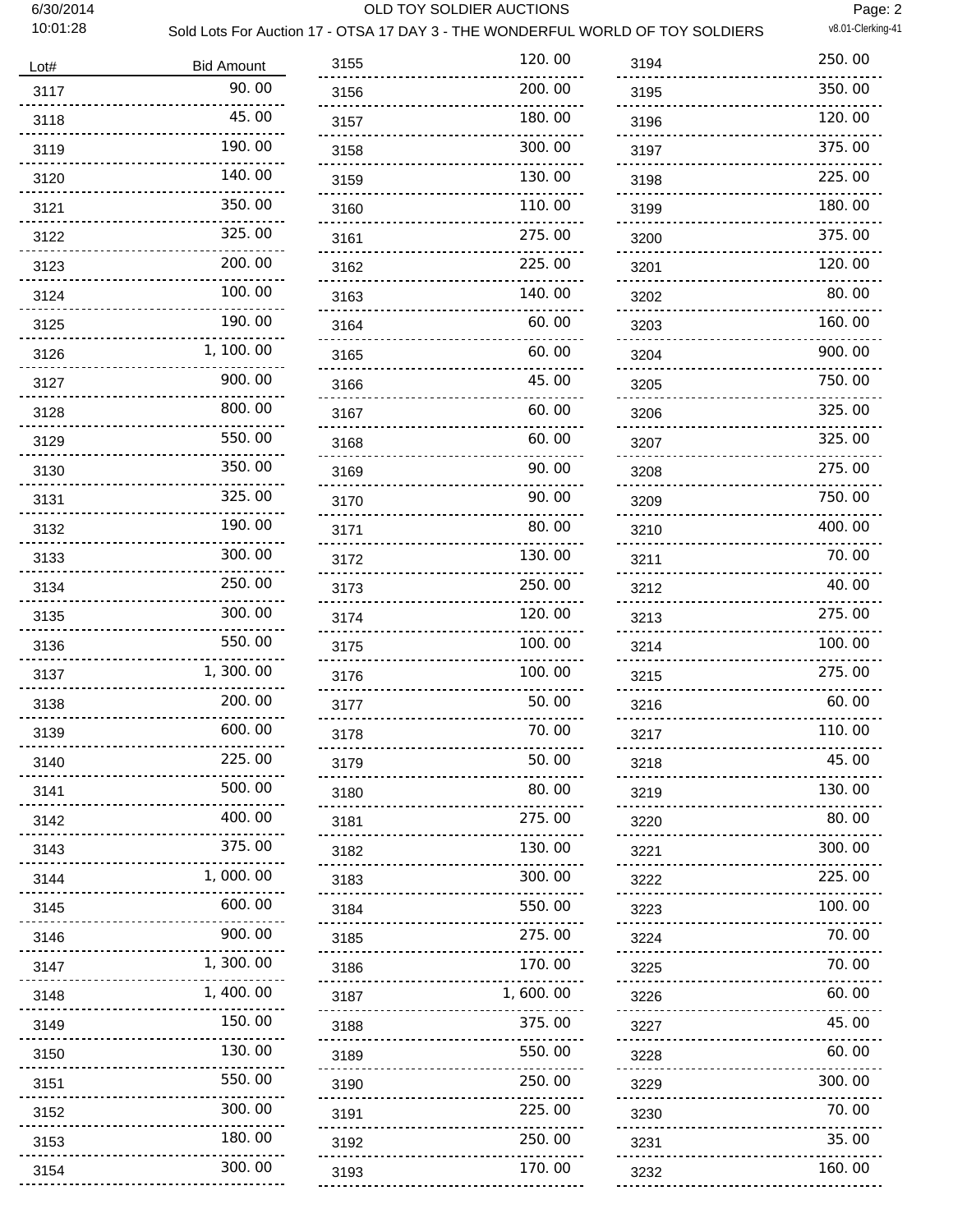#### 6/30/2014 OLD TOY SOLDIER AUCTIONS

Page: 3

### Sold Lots For Auction 17 - OTSA 17 DAY 3 - THE WONDERFUL WORLD OF TOY SOLDIERS v8.01-Clerking-41

| Lot# | <b>Bid Amount</b> | 3271 | 90.00                     |
|------|-------------------|------|---------------------------|
| 3233 | 80.00             | 3272 | 90.00                     |
| 3234 | 100.00            | 3273 | 425.00                    |
| 3235 | 110.00            | 3274 | 150.00                    |
| 3236 | 70.00             | 3275 | 130.00                    |
| 3237 | 110.00            | 3276 | 130.00                    |
| 3238 | 100.00            | 3277 | 80.00                     |
| 3239 | 90.00             | 3278 | 325.00                    |
| 3240 | 110.00            | 3279 | 250.00                    |
| 3241 | 140.00            | 3280 | 140.00                    |
| 3242 | 150.00            | 3281 | 70.00                     |
| 3243 | 50.00             | 3282 | 45.00                     |
| 3244 | 70.00             | 3283 | 80.00                     |
| 3245 | 130.00            | 3284 | 90.00                     |
| 3246 | 45.00             | 3285 | 250.00                    |
| 3247 | 80.00             | 3286 | 90.00                     |
| 3248 | 60.00             | 3287 | 250.00                    |
| 3249 | 80.00             | 3288 | 325.00                    |
| 3250 | 70.00             | 3289 | 225.00                    |
| 3251 | 40.00             | 3290 | 300.00                    |
| 3252 | 50.00             | 3291 | 325.00                    |
| 3253 | 70.00             | 3292 | 450.00                    |
| 3254 | 50.00             | 3293 | 50.00                     |
| 3255 | 80.00             | 3294 | 110.00                    |
| 3256 | 100.00            | 3295 | 170.00                    |
| 3257 | 200.00            | 3296 | 300.00                    |
| 3258 | 90.00             | 3297 | 80.00                     |
| 3259 | 110.00            | 3298 | 500.00                    |
| 3260 | 180.00            | 3299 | 170.00                    |
| 3261 | 70.00             | 3300 | 275.00                    |
| 3262 | 225.00            | 3301 | 160.00                    |
| 3263 | 60.00             | 3302 | 350.00                    |
| 3264 | 180.00            | 3303 | 225.00                    |
| 3265 | 300.00            | 3304 | $- - - - - - -$<br>325.00 |
| 3266 | 250.00            | 3305 | 350.00                    |
| 3267 | 275.00            | 3306 | 425.00                    |
| 3268 | 275.00            | 3307 | 350.00                    |
| 3269 | 160.00            | 3308 | 130.00                    |
| 3270 | 50.00             | 3309 | 140.00                    |
|      |                   |      |                           |

| 3310                              | 110.00     |
|-----------------------------------|------------|
| 3311                              | 500.00     |
| 3312                              | 275.00     |
| 3313                              | 250.00     |
| 3314                              | 325.00     |
| 3315                              | 275.00     |
| 3316                              | 250.00     |
| 3317                              | 750.00     |
| 3318                              | 225,00     |
| 3319                              | 325.00     |
| 3320                              | 450.00     |
| 3321                              | 250.00     |
| 3322                              | 275.00     |
| 3323                              | 2, 400, 00 |
| 3324                              | 1, 100. 00 |
| 3325                              | 275.00     |
| 3326                              | 200.00     |
| 3327                              | 160.00     |
| 3328                              | 180.00     |
| 3329                              | 150.00     |
| 3330                              | 2,700.00   |
| 3331                              | 225.00     |
| 3332                              | 225.00     |
| 3333                              | 130.00     |
| 3334                              | 250.00     |
| 3335<br>$- - - - - -$             | 100.00     |
| 3336<br>_______ <b>______</b>     | 325.00     |
| 3337                              | 110.00     |
| 3338<br><u>------------------</u> | 475.00     |
| 3339<br>.                         | 600.00     |
| 3340<br>.                         | 225.00     |
| 3341<br>.                         | 225.00     |
| 3342<br>.                         | 110.00     |
| 3343<br>.                         | 110.00     |
| 3344<br><u>.</u>                  | 110.00     |
| 3345<br>____ <b>__________</b> __ | 300.00     |
|                                   |            |
| 3346<br><u>.</u>                  | 900.00     |
| 3347<br>.                         | 150.00     |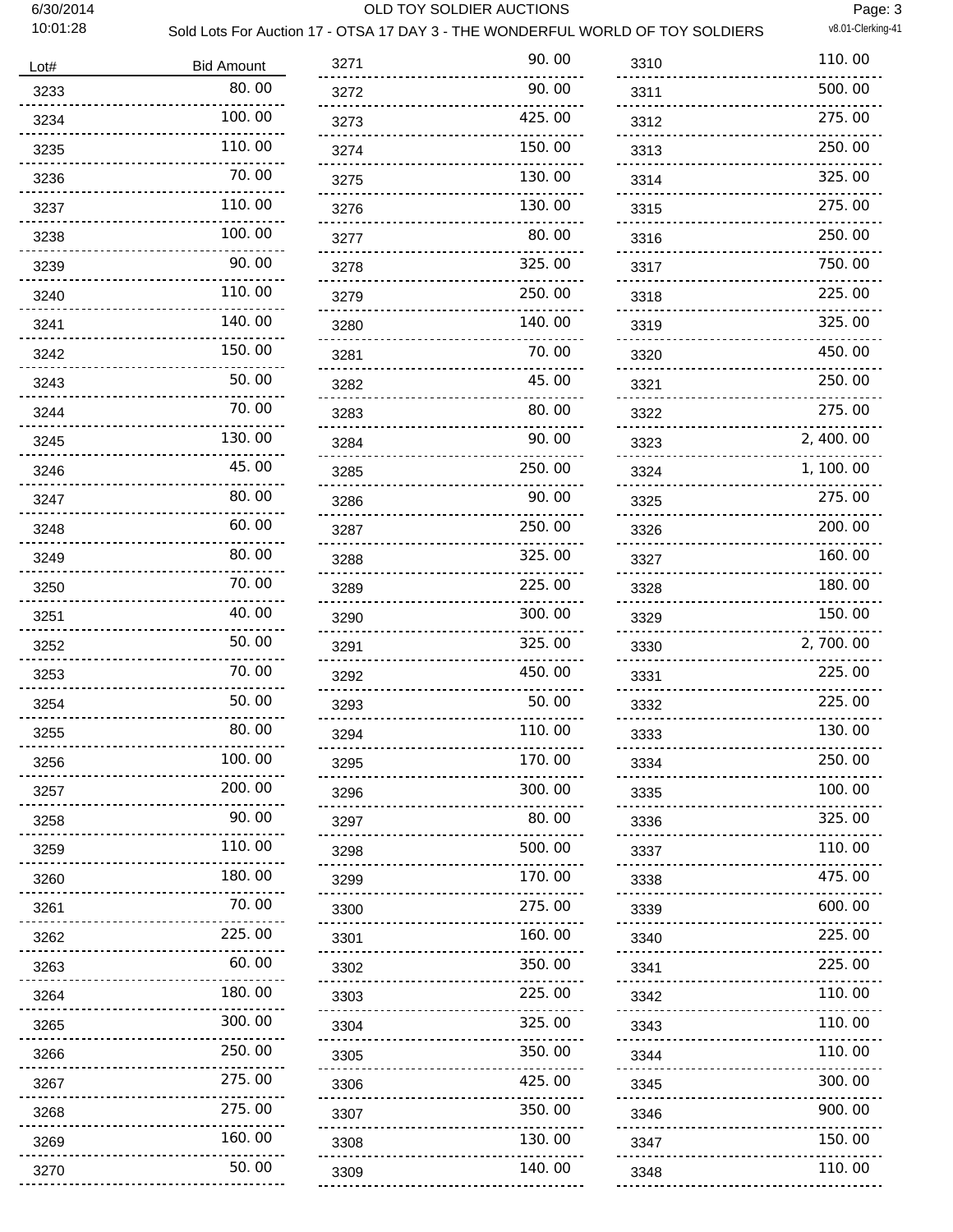$\overline{a}$ 

#### 6/30/2014 OLD TOY SOLDIER AUCTIONS

Page: 4<br>v8.01-Clerking-41

#### Sold Lots For Auction 17 - OTSA 17 DAY 3 - THE WONDERFUL WORLD OF TOY SOLDIERS

| Lot#                       | <b>Bid Amount</b> | 33             |
|----------------------------|-------------------|----------------|
| 3349<br>.                  | 275.00            | 33             |
| 3350<br>------------------ | 800.00            | 33             |
| 3351<br>.                  | 100.00            | 33             |
| 3352<br>.                  | 550.00            | 33             |
| 3353<br>.                  | 120.00            | 33             |
| 3354<br>.                  | 550.00            | 33             |
| 3355<br>.                  | 2, 400.00         | 33             |
| 3356<br>.                  | 350.00            | 33             |
| 3357<br><u></u>            | 190.00            | 33             |
| 3358                       | 400.00            | 33             |
| 3359<br><u></u>            | 900.00            | 33             |
| 3360                       | 170.00            | 33             |
| .<br>3361                  | 130.00            | 34             |
| <u></u><br>3362            | 150.00            | 34             |
| <br>3363                   | 130.00            | 34             |
| .<br>3364                  | 650.00            | 34             |
| <u></u><br>3365<br>        | 160.00            | 34             |
| 3366<br>                   | 40.00             | 34             |
| 3367<br>                   | 325.00            | 34             |
| 3368<br>.                  | 300.00            | 34             |
| 3369<br>.                  | 225.00            | 34             |
| 3370<br>.                  | 1,400.00          | 34             |
| 3371                       | 1, 100.00         | 34             |
| .<br>3372<br>.             | 425.00            | 34             |
| 3373                       | 120.00            | 34             |
| 3374                       | 400.00            | 34             |
| 3375                       | 600.00            | 34             |
| 3376<br>.                  | 400.00            | 34             |
| 3377                       | 40.00             | 34             |
| 3378                       | 400.00            | 3 <sub>4</sub> |
| 3379                       | 120.00            | 34             |
| 3380                       | 120.00            | 34             |
| 3381                       | 110.00            | 34             |
| 3382                       | 110.00            | 34             |
| 3383                       | 100.00            | 34             |
| 3384                       | 150.00            | 34             |
| 3385                       | 80.00             | 34             |
| 3386                       | 90.00             | 34             |
|                            |                   |                |

| 3387                         | 110.00       |
|------------------------------|--------------|
| 3388                         | 100. 00      |
| 3389                         | 160.00       |
| 3390                         | 90.00        |
| 3391                         | 90.00        |
| 3392                         | 100, 00      |
| 3393                         | 100.00       |
| 3394                         | 100.00       |
| 3395                         | 40.00        |
| 3396                         | 90.00        |
| 3397                         | 200.00       |
| 3398                         | 450.00       |
| 3399                         | 275.00       |
| 3400                         | 170.00       |
| 3401                         | 170.00       |
| 3402                         | 60.00        |
| 3403                         | 50. 00       |
| 3404                         | 110.00       |
| 3406                         | 110.00       |
| 3407                         | 130.00       |
| 3408                         | 180.00       |
| 3409                         | 180.00       |
| 3410                         | 650.00       |
| 3411                         | 400.00       |
| 3412                         | 150.00       |
| 3413<br>$\sim$ $\sim$ $\sim$ | 90.00        |
| 3414                         | 130.00       |
| 3415                         | 100.00       |
| 3416<br><u>.</u>             | 190.00       |
| 3417<br>$- - - - -$          | 140.00       |
| 3418<br>$- - -$              | 70. 00       |
| 3419<br>.                    | 150.00       |
| 3420<br>.                    | 130.00       |
| 3421                         | 80.00        |
| 3422                         | 100, 00      |
| 3423                         | 50. 00       |
| 3424                         | 60.00        |
| 3425                         | 11(<br>). OO |
| 3426<br>                     | 140.00       |

| 3427                                              | 250.00 |
|---------------------------------------------------|--------|
| 3428                                              | 250.00 |
| 3429                                              | 140.00 |
| 3430                                              | 120.00 |
| 3431                                              | 225.00 |
| 3432                                              | 180.00 |
| 3433                                              | 110.00 |
| 3434                                              | 160.00 |
| 3435                                              | 250.00 |
| 3436                                              | 160.00 |
| 3437                                              | 120.00 |
| 3438                                              | 375.00 |
| 3439                                              | 170.00 |
| 3440                                              | 150.00 |
| 3441                                              | 80.00  |
| 3442                                              | 180.00 |
| 3443                                              | 300.00 |
| 3444                                              | 80.00  |
| 3445                                              | 130.00 |
| 3446                                              | 80.00  |
| 3447                                              | 160.00 |
| 3448                                              | 225.00 |
| 3449                                              | 160.00 |
| 3450                                              | 90.00  |
| 3451                                              | 80.00  |
| 3452                                              | 80.00  |
| 3453                                              | 60.00  |
| 3454                                              | 110.00 |
| 3455<br>$\frac{1}{2}$ $\frac{1}{2}$ $\frac{1}{2}$ | 100.00 |
| 3456                                              | 50.00  |
| 3457                                              | 50.00  |
| 3458<br>.                                         | 60.00  |
| 3459                                              | 70.00  |
| 3460                                              | 60.00  |
| 3461                                              | 60.00  |
| 3462<br><u>.</u>                                  | 60.00  |
| 3463                                              | 60.00  |
| 3464                                              | 60.00  |
| 3465                                              | 60.00  |